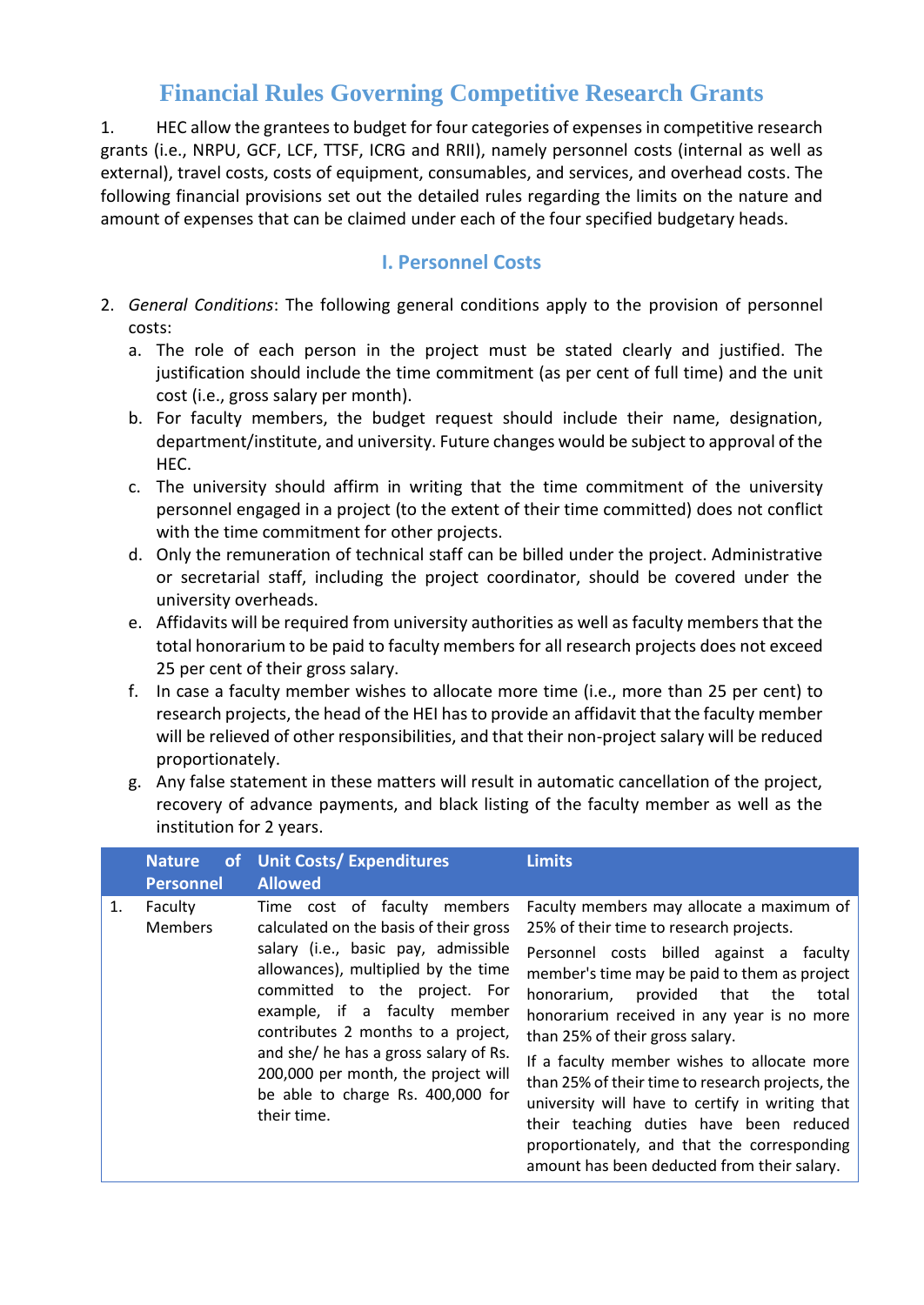| 2. | Students                           | University students may be engaged<br>Research Assistants at the<br>as<br>following scales:<br>PhD students: @Rs. 80,000 per<br>month, full time equivalent<br>(FTE), times the time committed<br>to the project.<br>MS/ MPhil<br>Students:<br>@RS.<br>80,000 FTE per month, subject<br>to maximum time cap of 20%<br>(i.e., an average of one day per<br>week).<br>Undergraduate students @ Rs.<br>60,000 FTE per month, subject<br>to maximum time cap of 20%.        | Subject to approval of their supervisors, and<br>based on their course load, PhD students at the<br>thesis stage will be allowed to allocate<br>between up to 80% of their time to research<br>projects; those who have to take courses may<br>allocate up to 20%. MS/ MPhil/ BS students<br>may allocate only up to 20%. However, PhD<br>students with course loads may, with the<br>consent of their supervisors, allocate up to<br>40%, provided they reduce their course load by<br>a quarter, thereby extending the duration of<br>the degree programs. Only the university's own<br>students can be included under this heading.<br>The university, in its discretion, may provide a<br>tuition waiver to students engaged as research<br>assistants. |
|----|------------------------------------|-------------------------------------------------------------------------------------------------------------------------------------------------------------------------------------------------------------------------------------------------------------------------------------------------------------------------------------------------------------------------------------------------------------------------------------------------------------------------|-------------------------------------------------------------------------------------------------------------------------------------------------------------------------------------------------------------------------------------------------------------------------------------------------------------------------------------------------------------------------------------------------------------------------------------------------------------------------------------------------------------------------------------------------------------------------------------------------------------------------------------------------------------------------------------------------------------------------------------------------------------|
| 3. | Other Project<br>Personnel         | Regardless of the actual amounts<br>paid to project staff, the billed<br>amount would be based on normal<br>university salaries, e.g.:<br>Research<br>Assistants:<br>(BS)<br>٠<br>MS/MPhil)<br>equivalent<br>to<br>lecturer.<br>Research Associate: (fresh PhD),<br>٠<br>equivalent to Asstt. Prof.<br>Research Fellow: (PhD with 9<br>years' experience) equivalent to<br>Assoc. Prof.<br>Senior Fellow (PhD with 15<br>years' experience) equivalent to<br>Professor. | The billed amount would be the multiple of the<br>permitted gross salary, multiplied by the time<br>allocated for the project (as per cent of FTE).<br>Each person appointed to project should<br>receive a formal contract, specifying all the<br>terms of employment,<br>including salary,<br>benefits, and the duration of engagement.<br>Project employment should not create an<br>entitlement or expectation of full-time regular<br>employment.                                                                                                                                                                                                                                                                                                      |
| 4. | Short-term<br>Consultants          | These may be foreign nationals<br>(including those of Pakistani origin),<br>dual<br>Pakistani<br>nationals,<br>or<br>nationals.<br>The respective remuneration rates<br>based<br>would<br>be<br>market<br>on<br>conditions, typically be on a per day<br>basis, subject to the conditions of<br>the grant, as well as maximum limits<br>for various categories established by<br>HEC from time to time.                                                                 | remuneration<br>for<br>all<br>Total<br>short-term<br>consultants should not exceed 10% of the total<br>direct HR cost of the project.<br>Funding for short-term consultants will be<br>allowed in accordance with the provisions of<br>the grant.                                                                                                                                                                                                                                                                                                                                                                                                                                                                                                           |
| 5. | Short-term<br>Project<br>Personnel | Projects may engage staff on daily<br>wages (e.g. enumerators, data<br>collectors, etc.) at a maximum rate<br>of Rs. 1,000 per day, or Rs. 25,000<br>per month.                                                                                                                                                                                                                                                                                                         | Project employment should not create an<br>entitlement or expectation of full-time<br>employment.                                                                                                                                                                                                                                                                                                                                                                                                                                                                                                                                                                                                                                                           |

# **II. Equipment, Consumables, and Service Costs**

3. *General Conditions*: The following general conditions apply to the provision of equipment, consumables and services costs: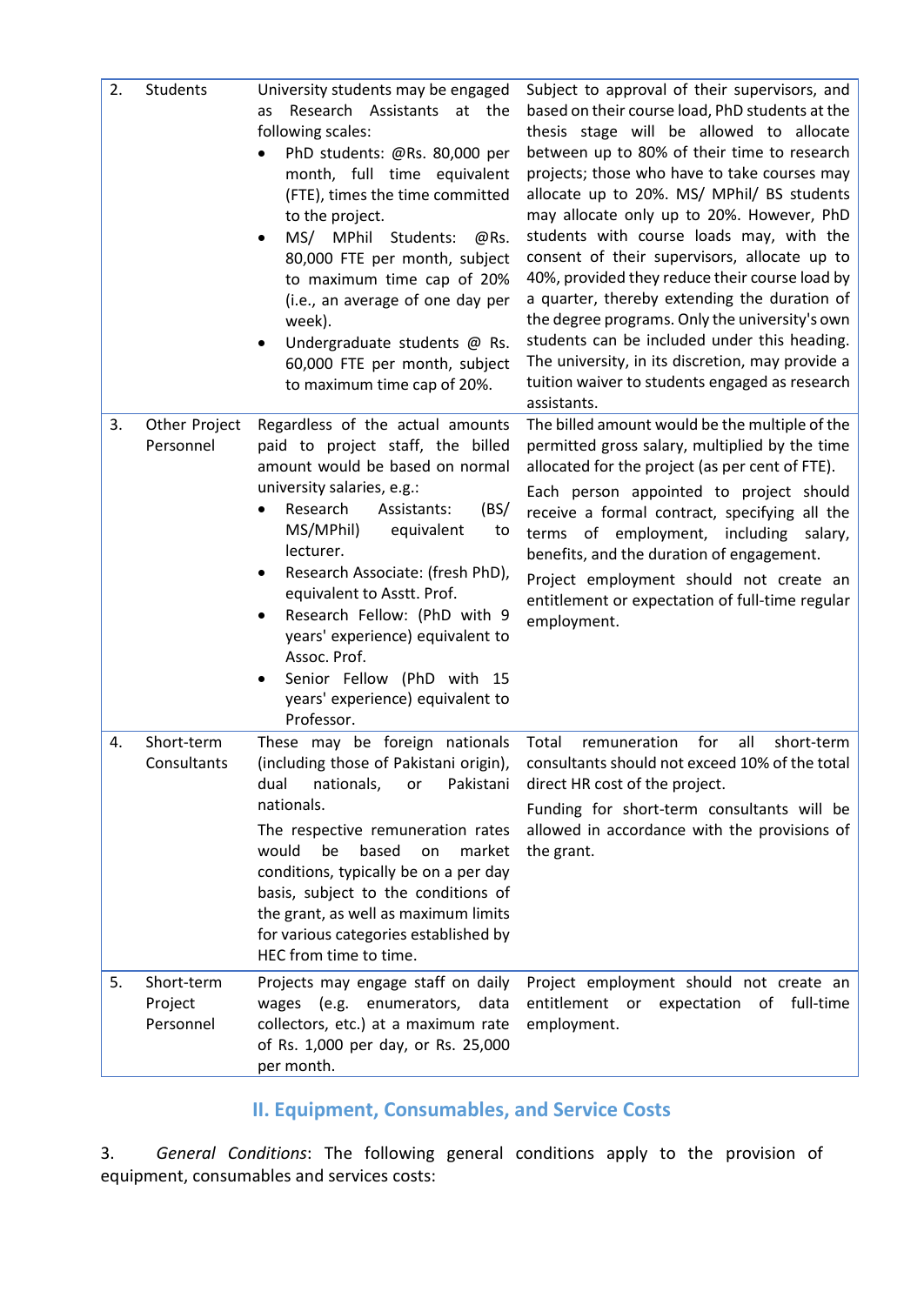- a. Equipment and Consumables should be itemized separately. However, the total cost under these heads may not be greater than **30 per cent** of the direct cost of the project
- b. For each item under **Equipment**, and each item under **Consumables**, provide the name, description of equipment, specifications, unit cost, quantity, and purpose.
- c. For Equipment, Consumables and Services, the university needs to certify in writing that it does not have access to the said equipment, consumables and service otherwise.
- d. **10%** additional amount against approved equipment budget for imported items may be admissible to account for any currency rate fluctuation, subject to provision of justification, and the approval of HEC.
- e. LC opening for purchase of permanent equipment is allowed

| $\pmb{\sharp}$ | <b>Item</b>        | <b>Details</b>                                                                                                                                                                                                                                                                                                                                                                                                                                                                                                                                                                                                                                                                                                                                                                                                                                                                                                                                                                                                                                                                                                                                                                                                                                                                                                                                                          |  |
|----------------|--------------------|-------------------------------------------------------------------------------------------------------------------------------------------------------------------------------------------------------------------------------------------------------------------------------------------------------------------------------------------------------------------------------------------------------------------------------------------------------------------------------------------------------------------------------------------------------------------------------------------------------------------------------------------------------------------------------------------------------------------------------------------------------------------------------------------------------------------------------------------------------------------------------------------------------------------------------------------------------------------------------------------------------------------------------------------------------------------------------------------------------------------------------------------------------------------------------------------------------------------------------------------------------------------------------------------------------------------------------------------------------------------------|--|
| 1.             | Equipment          | A few examples are provided here. These, and similar items could be billed to the<br>project if otherwise justified:<br>Scientific lab Equipment: tools and equipment used in laboratories for<br>$\bullet$<br>research work relevant to the project. Some examples are DNA sequencers,<br>electrometers, or spectrometers.<br>IT equipment: some examples are servers, network equipment, routers, or<br>٠<br>communication equipment.<br>Office Equipment: some examples are laptops, desktops, scanners, printers.<br>٠<br>Specialized Software/ IT Applications: e.g., LabView, AutoCAD, MATLAB.                                                                                                                                                                                                                                                                                                                                                                                                                                                                                                                                                                                                                                                                                                                                                                    |  |
| 2.             | <b>Consumables</b> | A few examples are provided here. These, and similar items could be billed to the<br>project if otherwise justified:<br>Lab Chemicals: e.g., chlorates, persulfates, peroxides, oxidizing<br>acids,<br>$\bullet$<br>methanol, ethanol, or reagents.<br>Glassware: e.g., beakers, flasks, or test tubes.<br>٠<br>Plastic wares: e.g., pipettes.<br>$\bullet$<br>Expendable supplies: e.g., preserving and cleaning material, fuel,<br>$\bullet$<br>medicines, personal protective equipment, i.e., gloves, masks, or surgical<br>caps.<br>Accessories: small tools and accessories used routinely in labs, e.g., kits, PCR<br>$\bullet$<br>plates, ladders, sealers, magnetic stands.                                                                                                                                                                                                                                                                                                                                                                                                                                                                                                                                                                                                                                                                                    |  |
| 3.             | <b>Services</b>    | Access to scientific equipment: cost of access to sophisticated lab or research<br>$\bullet$<br>equipment not available in host institution.<br>Service contract for repair/ maintenance of purchased scientific equipment:<br>$\bullet$<br>The service cost should not exceed 25% of the cost of current price of the<br>same/similar model<br>Subscription to open access journals or publications: provided these are not<br>$\bullet$<br>already covered under HEC's agreement with the HEI.<br>Management Cost for organizing national level conferences, workshops, or<br>$\bullet$<br>seminars: in cases, where such dissemination of research results are<br>outsourced to external professional bodies.<br>Limited commercialization and development costs: these will be allowed only<br>for research grants (e.g., TTSF and RTTG) that explicitly include product<br>development and commercialization goals. The admissible expenses are:<br>Patent filing Fee<br>$\circ$<br>Consultancy Services for product development (limited 10% of the<br>$\circ$<br>direct cost of the project)<br>Legal and Financial Services: related to intellectual property rights,<br>$\circ$<br>research commercialization, or licensing agreements.<br>Marketing Services: for marketing of prototype or proposed product<br>O<br>to appropriate investors or stakeholders |  |